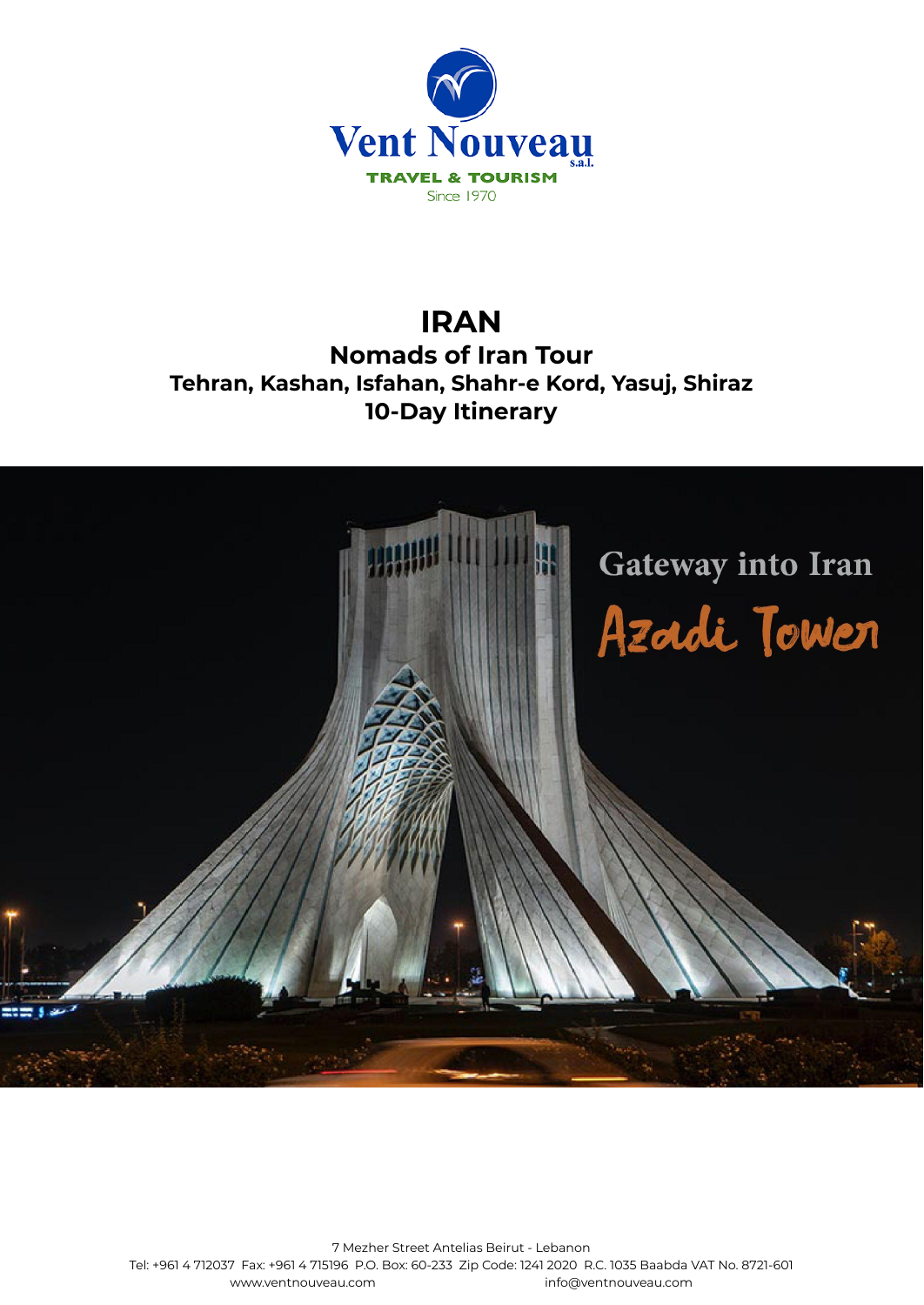

## **Day 1 – Tehran**

Check-in your hotel.

## **Day 2 – Kashan / Isfahan**

Before arriving in Isfahan, we will visit Kashan. Kashan is an historical city that is famous for its beautiful houses. This city was an important center in the production of high quality potteries and tiles between the 12th and the 14th centuries. In modern Persian, the term "kashi" used for tiles comes from the name of the town. Visits include Fin Garden (A UNESCO World Heritage site), and Borujerd house.

## **Day 3 – Isfahan**

Isfahan is located at the main north–south and east–west routes crossing Iran, and was once one of the largest cities in the world. Isfahan flourished between 1050 and 1722. Then, it became the capital of Persia for the second time in its history in the Safavid Period (16th century). Even today, this city has retained much of its past glory. It is famous for its Persian–Islamic architecture along with many beautiful boulevards, covered bridges, palaces, mosques, and minarets. Visits include Imam Square (UNESCO Site), Ali Qapu Palace, Sheikh Lotfollah Mosque, Chehel Sotoun Palace (UNESCO Site), Vank Cathedral Museum, and the Zayandeh River Bridges (Si-o-seh & Khaju Bridges).

## **Day 4 & 5 – Bakhtiari Nomad Region / Shahr-e Kord**

Well-known for its natural beauty, cold winters, waterfalls and rivers. Shahr-Kord is Iran's highest capital city at 2,070 m (6,790 ft) above sea level. This led to it being known as the "Roof of Iran". Nestled between two mountain ranges and is really off the beaten track. It is an ideal way of meeting the local nomadic people of the region. Zayandeh-Rood or Zayanderood is the largest river in the central plateau of Iran. You may participate in class rafting. Bakhtiari Nomad Village, Atabakan Mosque, and Imamzadeh Khatoon will be our other destinations.

#### **Day 6 – Yasuj**

The area of Yasuj has been settled since the early Bronze Age and is the place where Alexander III of Macedon stormed the Persian gates and fought his way into the Persian heartland. The people of Yasuj speak Lurish, one of the western Iranian languages.

## **Day 7 – Qashqai Nomad Region / Shiraz**

On our way to Shiraz, we stop to visit a Qashqai settlement. These nomads are the largest group of nomadic pastoralists who travel with their flocks each year.